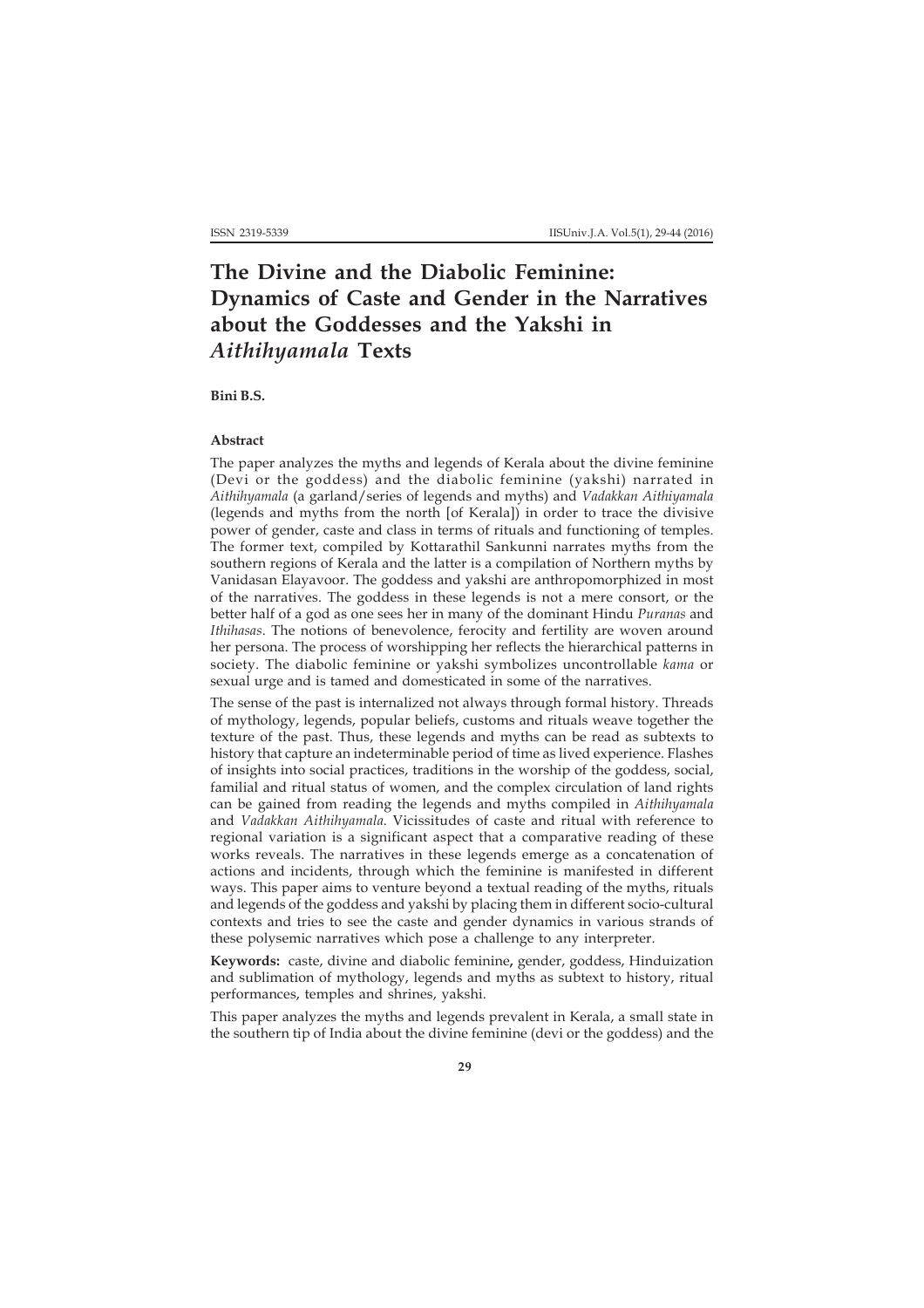diabolic feminine (yakshi) narrated in *Aithihyamala*<sup>1</sup> (a garland/ series of legends and myths) and *Vadakkan Aithiyamala*<sup>2</sup> (a series of legends and myths from the northern region of Kerala). *Aithihyamala* and *Vadakkan Aithihyamala* are originally written in Malayalam in the 20<sup>th</sup> and 21<sup>st</sup> centuries respectively though the narratives compiled in these texts were in circulation for over a long indeterminable period of time in the oral tradition in the Malayalam speaking region now known as Kerala. My reading focuses primarily on how the myths and legends in *Aithihyamala* texts maintained a position of their own as a narrative genre and preserved a regional orientation by their refusal to passively meld into dominant Hindu narrative and ritual traditions. At the same time, traces and influences of *saktism* (worship of the principal feminine or *sakti*) can be found in these stories. Secondly I illustrate how these stories offer parallel accounts of caste practices, gender and status quo, customs, ethical norms and social organization which can be read as a subtext to history. These stories are not being used as *sources* of history or historical *evidence* to make sense of the culture of caste and gender in erstwhile Kerala which was divided into three princely states namely Thiruvitamkoor (Travancore), Kochi, and Malabar during the colonial times. One cannot deny the role of such narratives in informing and complementing the historical narratives and providing counter and alternative possibilities of emplotment. To illustrate the modes of emplotment, I have included certain narratives in some detail in the paper.

Devi and yakshi in the stories of *Aithihyamala* and *Vadakkan Aithihyamala* manifest as creative and destructive energies; both are capable of assuming benign and terrifying forms. The worship of the goddess is often incorporated into the broad category of *saktism* seen as a part of Hinduism which itself comprises such diverse faiths and practices brought together under an umbrella term. Heinrich von Stietencron elaborates on the notion of *sakti*:

> …the active, motive principle (conceived of as a female and represented in the form of a goddess) that lies behind all growth and decay and, in fact, all transformation. On it depends the world in its myriad apparitional forms…. Even in man's search for liberation from the cycle of being… according to this religion attainable only with the help of sakti.<sup>3</sup>

This view sheds light on the ambivalent materiality of *sakti*. The goddess is considered to be a primal force pervading into all aspects of a cyclic existence spanning from birth to death to reincarnation; she is also an embodied supreme feminine consciousness. Joseph Campbell argues that the Hindu goddess combines three aspects in her textual figuration or representation in art: *maya* (the illusion of phenomenality), *sakti* (moving energy) and *devi* (the divine feminine principle).44

However, worship of the goddess has several local variations and comprises a variety of ritual practices. I use the terms 'Hinduism' or 'Hindu' for want of better terms to denote certain beliefs, texts and practices. One should keep in mind that there is a vast diversity of stories, faiths and customs surrounding the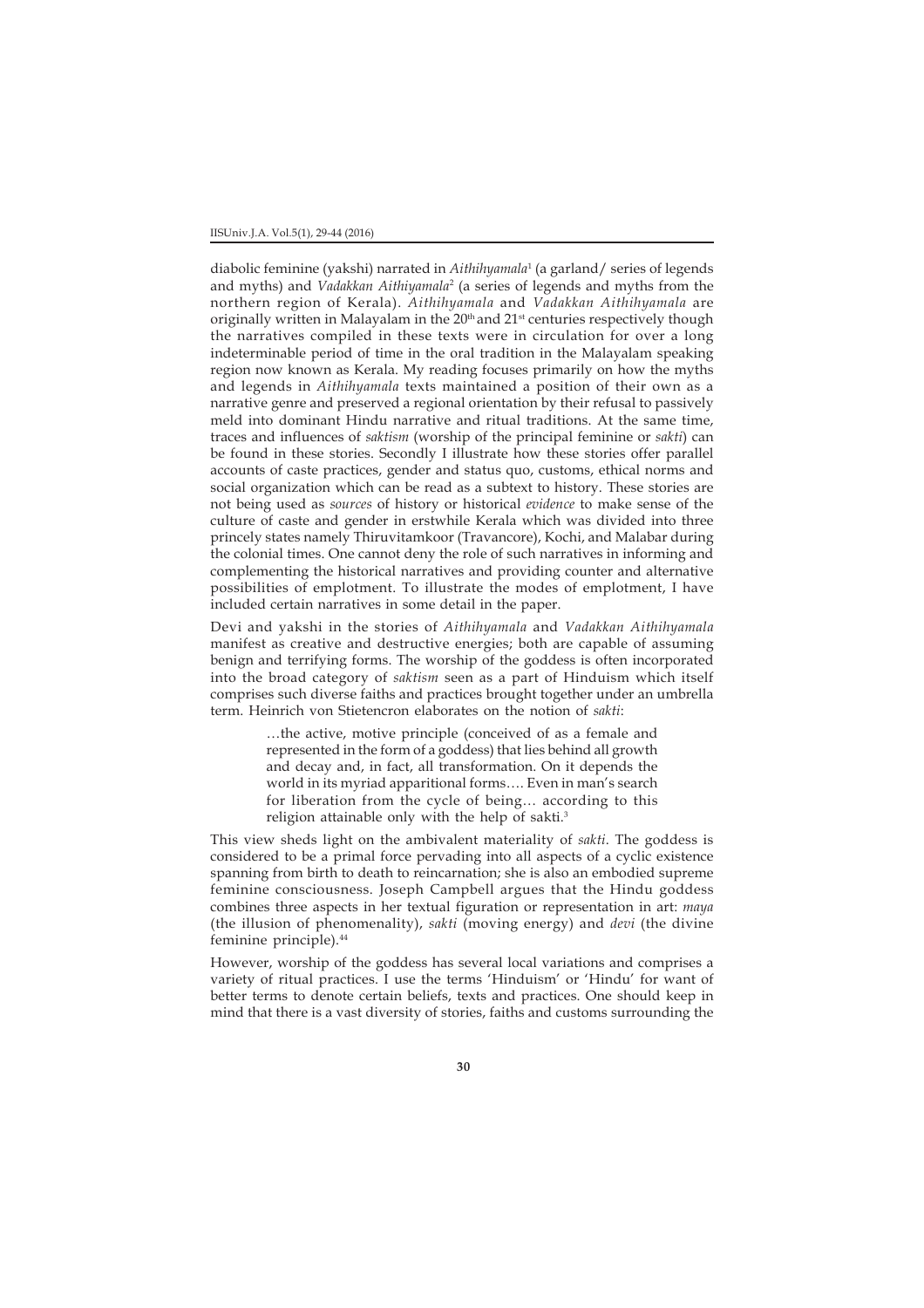goddess and the yakshi in the tribal and folk traditions. These diverse narratives and practices cannot be adequately described using the generic term 'Hinduism'.

The worship of the abstract notion of *sakti* or feminine energy has many philosophical and ritualistic implications. Goddesses, considered to be embodiments of feminine primal energy, are numerous and different. *Aithihyamala* texts have mainly stories about *gramadevatas* or village goddesses whose narratives and rituals have obvious similarities and differences with dominant Sanskrit and Hindu mythology and rituals. There are goddesses connected to a particular locality, pious women raised to goddess stature and chaste women attaining divinity in *Aithihyamala* stories. These goddesses cannot be immediately associated with any goddess appearing in the dominant and prevalent vedic, epic and puranic narratives. Local legends, folklore, tribal cults and mythology have goddesses some of whom were later incorporated into dominant forms of Hinduism as materializations of *sakti*. Hinduization of local goddesses and identifying them with Parvati, Saraswati, Lakshmi, Durga or Kali is not a rare tradition. Rituals and tales were invented to facilitate this process of appropriation. Still there are several other goddesses who are known only in certain villages of Kerala as part of origin myths or legends about the local rulers. Some of the goddesses in the texts that I am discussing have remained somewhat insular to the project of Hinduization and sublimation. Muchilottamma, Neeliyamma and Makkam Bhagavati, who are pious, intelligent and chaste women turned into goddesses have cults and rituals of their own which maintain a certain degree of difference from the dominant and widely practiced ways of goddess worship. Their stories (narrated later in the paper) exemplify the curious blend of narrative insularity and occasional osmosis. Some village goddesses of the Malabar region are portrayed as *avataras* (manifestations) of popular Hindu goddesses.

The goddess is worshipped as a combined expression of *devi, sakti* and *maya*. The cult of the goddess as the divine feminine or sacred feminine has a variegated narrative component in it. While the goddess is seen as a benevolent, fierce and at times vengeful female force, yakshi in the myths and legends of Kerala is a diabolic feminine embodiment or demi-goddess with shades of evil and kindness in her. The yakshi's image swings between absolute evil and shaded virtue in mythology and ritual practices. Myths contain reflections on right behavior and values pertaining to a society where they evolve. Myths deal with mundane and complex aspects of human predicament, often representing an underlying quest of the unknown and mysterious. Mythology is associated with rituals and social practices coexisting with it.

Female chastity and purity is a recurring motif in the stories of the devi and the yakhi. In some stories, we see chaste women becoming martyrs in the act of defending their chastity and eventually getting transformed into goddesses. *Aithihyamala* by Kottarathil Sankunni has a few stories about the yakshi whereas she is not a major presence in *Vadakkan Aithihyamala*. But there are vicious goddesses (*durdevata*) and other evil spirits (*badha*) with 'conventional' feminine characteristics attributed to them in the latter text.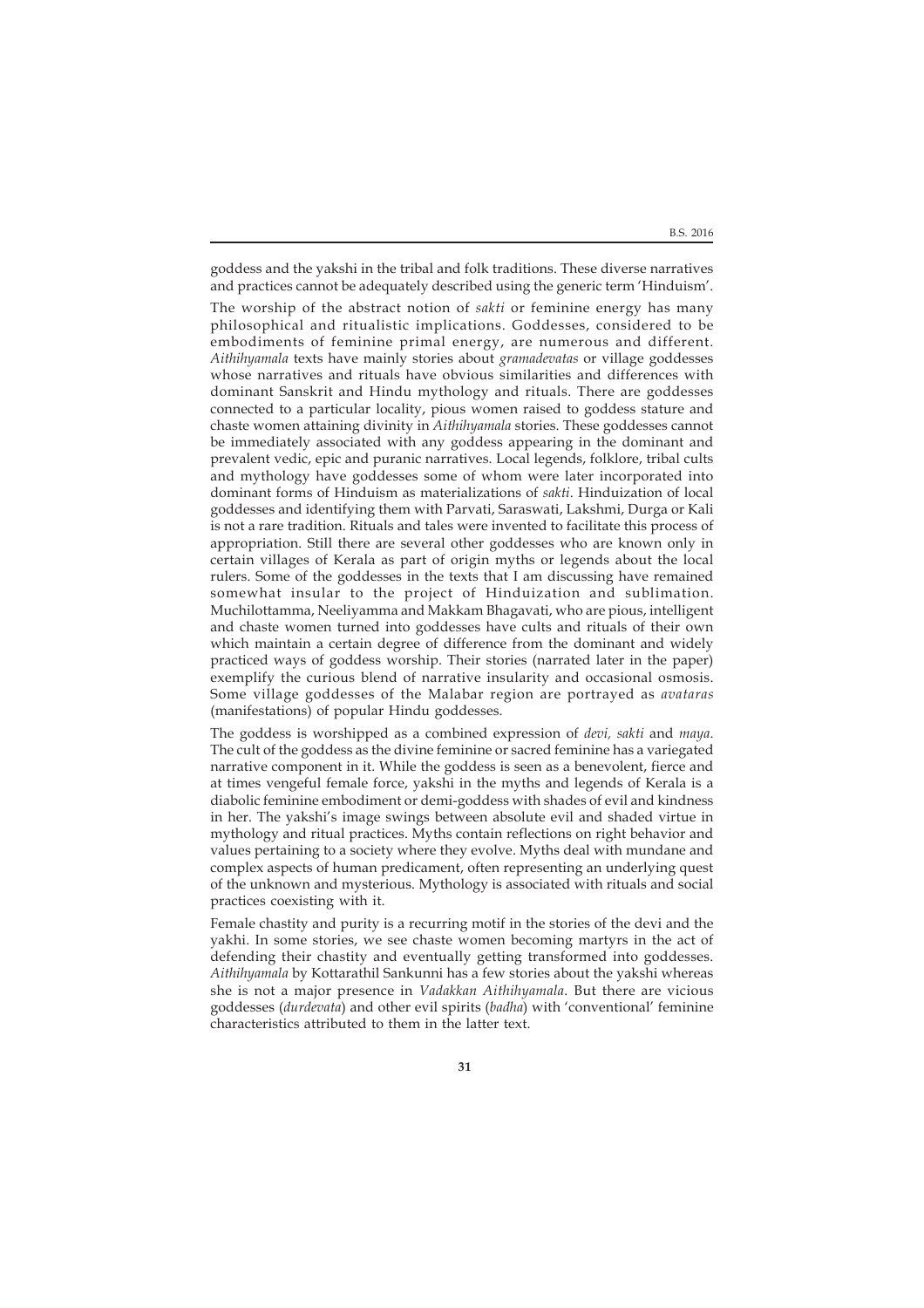*Aithihyamala* texts selected for analysis in this paper bring together gods, demigods, supernatural beings, humans, animals and nature into their narrative web. In the world of these texts, we do not see an absolute ontological divide between the divine, human, and animal worlds. The study also examines the role of caste, gender and class as divisive mechanisms in the light of rituals and the functioning of temples as represented in the *Aithihyamala* texts. The notions of 'sacred' 'divine' and 'diabolic' in relation to 'femininity' with reference to the cultural context(s) of their prevalence are also examined in the paper.

# **The Fictitiousness and Historicity of Myth and Legends**

The authors of *Aithihyamala* and *Vadakkan Aithihyamala* differ in their perceptions about the veracity of the narratives. Kottarathil Sankunni does not differentiate between story and history. Admittedly an ardent devotee of the goddess, he gives the stories an air of mysticism, accuracy and credibility. Vanidasan suggests that these stories are narratives once preserved in oral tradition in which history, mythology, imagination and local customs are indistinguishably entangled. While Sankunni insists that *Aithihyamala* has a nuanced veracity, Vanidasan points out that looking for veracity in myths and legends is not a sensible and viable approach to their interpretation.

Myths have traces that open inroads into a certain understanding of temporality, people, life, civilization, customs, etc. pertaining to regions. Origin myths deal with themes such as origin(s) of the world, humanity, a particular tradition, a place, a temple or shrine, a custom or social practice. Myths in general have a dream-like quality that emanates from the collective consciousness of a people. They address some fears, thoughts, insights and beliefs which have individual and social dimensions and dynamics. Collectively shared myths are closely linked to cultural identities and oral traditions of the group in myriad and polyphonic ways. Campbell in his *Myths of Light* observes:

> Mythology is composed by poets out of their insights and realizations. Mythologies are not invented; they are found…. Myths come from the mystical region of essential experience.  $(xix)$

Mythology in that sense is not merely lies, make-believe, and tall tales which the contemporary interpretations attributed to it seem to suggest. A legend gives the feeling that it is actually a way of retelling a historical event. It may or may not be a version of a historical event reshaped and reconstructed through imagination. Projecting the narratives from mythology, legends and oral traditions as irrefutable true accounts or evidences of actual events is problematic. In the texts I have selected for the study, one can see a blend of the elements of mythology and legends.

As stories with an air of culturally attributed sacredness closely linked to religion or ritual, myths are often endorsed by those who wield temporal or priestly power. For this reason, dominant mythical narratives have survived through iteration and circulation and been passed down many generations. Several stories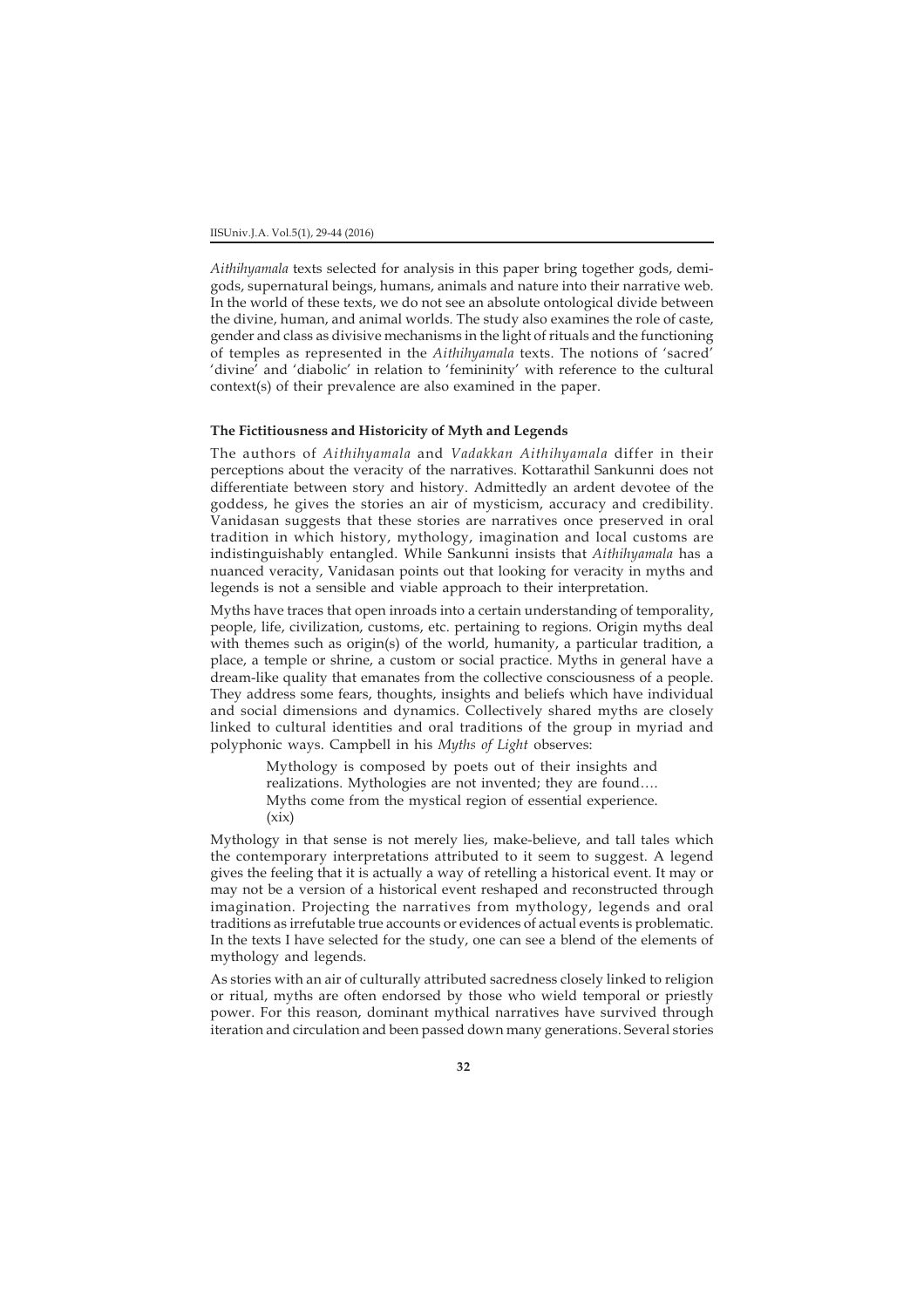B.S. 2016

might have also got obliterated from a culture due to the complex equations between power, knowledge and circulation of narratives. Within a society about which and wherein they were narrated, myths thus gain the status of true accounts of a remote and indeterminable past. Different types of narratives like myths, legends and folktales have complex associations with history since they give glimpses of the ways a society perceives and wants to perceive its past. Myths have a psychological impact as they often give access to the sacred and make one participate in its mysteriousness. Legends and myths do reveal the flipside of history. The caste and gender dynamics and regional specificities in the rituals associated with the goddess (devi) and yakshi throw light on several aspects of erstwhile Kerala society and culture.

These two different manifestations of the feminine, the anthropomorphized goddess and yakshi reflect the social as well as the ritual status of women. Temples and *kavukal* (sacred groves) of the goddess and the sylvan abodes for the yakshi doubtlessly played a major role in the economy of the region. Temples and groves acquired wealth in terms of land, gold and elephants. The strategic attainment of wealth and its uses by temples narrated in these myths indicates the dominant role of faith in deciding temporal matters. The goddess and the yakshi communicated through oracles and certain happenings were interpreted as miracles. Diseases and famine were seen as punishments from the angry discontent goddess. For redemption and exoneration, the mysterious emissaries of the goddess (*velichappadu*) claimed valuable gifts of gold, elephants and land. One reads in these legends that without these offerings, the goddess and the yakshi refused to be pacified. Sometimes, demand was made for human and animal sacrifices. The power structures in a highly hierarchized society and the tensions between priestly and monarchical powers can be read between the lines in these stories, especially with reference to land rights.

### **The Politics of Manifestation of the Divine and the Diabolic Femininities**

The goddesses are part of a polytheistic system and commonly associated with soil, nature, fertility, motherhood, emotions and the household. Sometimes they are attributed functions such as war against and destruction of evil. They sow the seeds of illness of body and mind as a form of revenge on irreverent and erring people. In goddess stories, her wrath carries the pedagogy of righteousness and ethics. Goddesses are portrayed as agents of spiritual, psychological and physical healing. The Supreme Being is depicted as containing both masculine and feminine traits. In the *sakta* scripture known as the *Devi Mahatmya*, all the goddesses are represented as aspects of an immense feminine force, singular in principle though plural and diverse in manifestation, providing energy to the cosmos. Using philosophical tracts and metaphors, the potentiality of masculine being is given actuation by the feminine divine.

South India, besides generating many narratives enriched with flavours of local history and ritual practices, recreated its own versions of the classical Hindu myths. These versions derive immensely from literature in Sanskrit and Tamil while weaving stories attached to local shrines. Most of the shrines have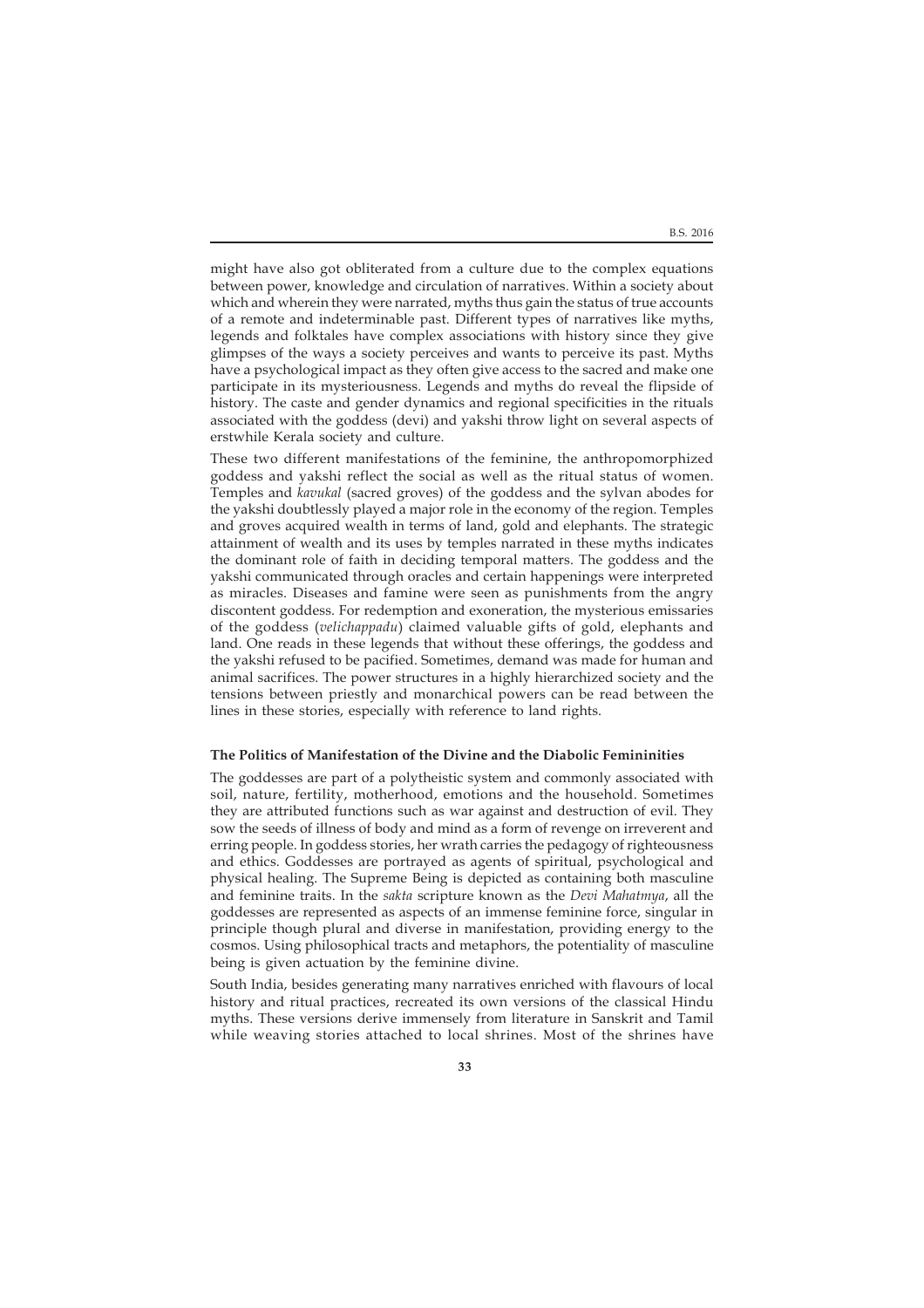*utpattikatha* or origin myths, *mahatmya* or a story about its greatness and *sthalapurana*, which depict traditions which have been nurtured, preserved and circulated around the shrine and its locale. Reconstruction of goddess stories from Sanskrit texts to suit the local life-worlds is not rare. But not all goddess stories are formed in that way. Stories from other languages have also been adapted into Sanskrit literary renderings.

Many goddesses in *Aithihyamala* texts are human beings transformed to divinity, like Makkam Bhagavati, Muchilottamma, and Neeliyamma. In some stories, goddesses such as Kumaranellur Bhagavati and Annapoorna arrive from other places as refugees looking for an abode after fleeing from the socio-political turmoil in the kingdoms where they once reigned as main deities. Goddesses also manifest in a stone, umbrella, well or pond as a power demanding to be installed as an idol. Some of these stories in their narrative content differ from the puranas and mythology of the dominant forms of Hinduism by maintaining an unmistakable local flavour. The inspiration for such marked deviation from the dominant narratives could be ritual, folk and tribal traditions that have been thriving in and confined to a particular region. At the same time one will not fail to notice that these stories have absorbed certain elements from the mythology associated with dominant traditions of Hinduism.

The diabolic feminine or yakshi in *Aithihyamala* symbolizes uncontrollable *kama* or sexual desire and is quite different from the figure of the tree nymph we identify as yakshi in temple iconography and certain Sanskrit texts. She appears as a beautiful woman who allures unsuspecting men to her dwelling, the dark palm tree, which would be transformed to a palace in the eyes of the spellbound victim. She satisfies the man's desire, but in return takes his life. The yakshi literally devours a man's flesh and blood after the amorous union, littering his nails and hair around the palm tree. The narrator of *Aithihyamala* assures that yakshi's perilous charms can be nullified by the powers of the goddess. In one of the stories, the yakshi fails to harm a brahmin who is protected by the powers of *Devi Mahatmya*, a mainstream Sanskrit text that narrates the triumphs of the goddess Durga against the evil Mahishasura who is half man and half buffalo. The incorporation of the Sanskrit text which is part of *Markandeya Purana* that tells the story of Durga's triumph over Mahishasura into a local myth is suggestive. This local myth is about the conquest of unbridled evil and sexual energy embodied in the yakshi by a chaste brahmin. The brahmin uses the Sanskrit *Devi Mahatmya* text, about the conquest of the bestial and destructive *asura*, as a weapon or means of self defense to tame the yakshi. The Sanskrit text becomes a *kavacha* or armour for the Malayalam-speaking Kerala brahmin devotee defending him from the destructively lustful advances of the yakshi. The stories in which the devi and yakshi play the role of the protagonist and antagonist respectively, traces of uniqueness and derivative traits in the narrative can be observed. The devi and yakshi, both beautiful and powerful, represent two manifestations of femininity: the former is predominantly good and chaste and the latter is predominantly evil and lustful. The moral anxieties of the cultures wherein the devi and yakshi stories were prevalent assign a superior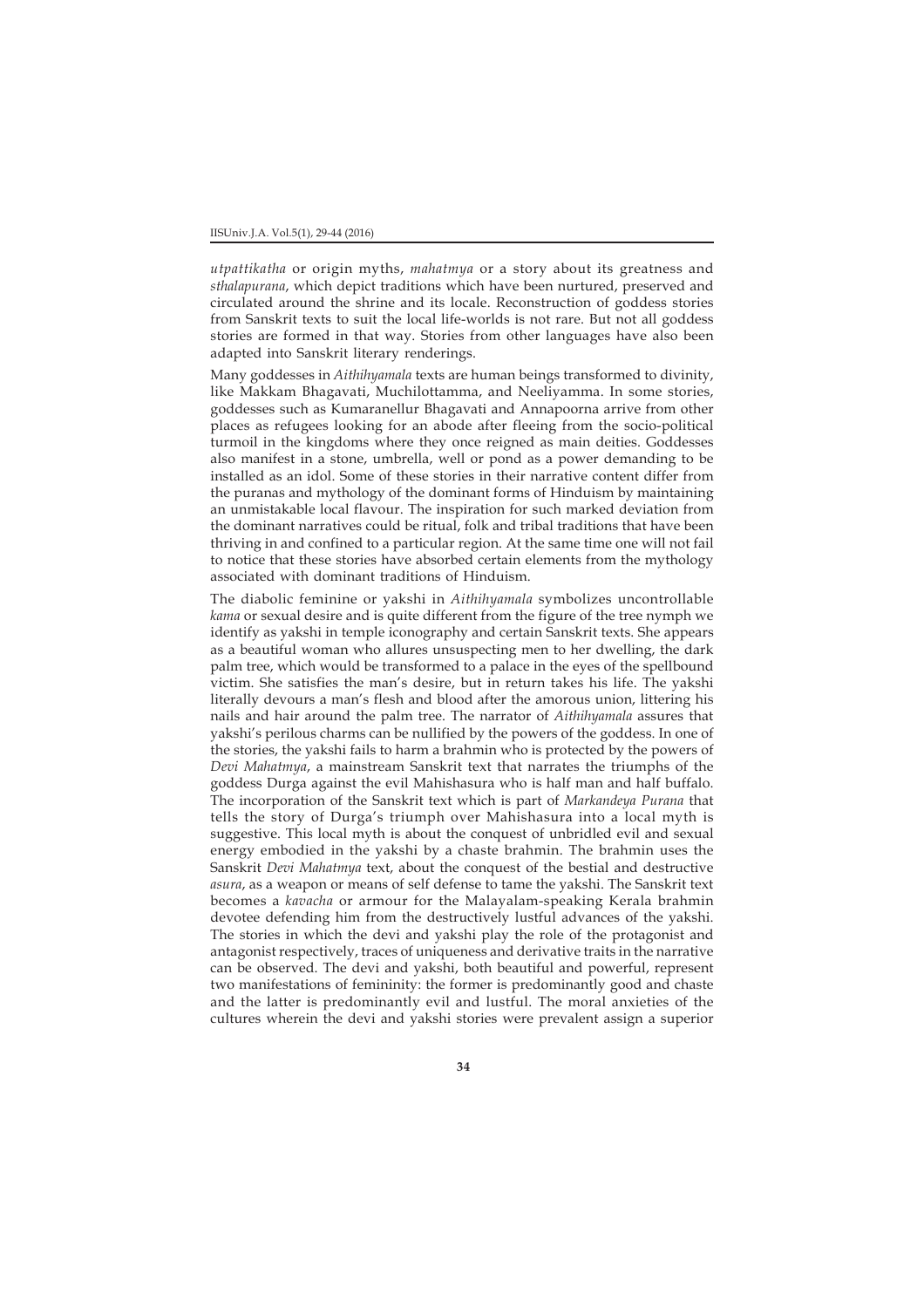B.S. 2016

status to the goddess. The yakshi is either killed or disciplined to fit into conventionally accepted modes of womanliness.

A repeating motif in the yakshi stories is the tactics of escaping from her with the help of the goddess by reducing the yakshi into docile domesticity. When the yakshi is thus defeated, she becomes a servile companion to her conqueror, an 'upper-caste' man who is a staunch devotee of the goddess. To tame and conquer the yakshi, one may try offering her some lime smeared on the tip of a knife. The symbolic connotations of this knife, a phallic symbol with white lime at the tip are indicative of a sexual liaison. In some stories, yakshi falls in love with a potential victim; but she could never be part of his family rituals as a wife though she lives with him and mothers his children. The tamed yakshi is never allowed to perform the ritual roles assigned to the legitimate wife of the brahmin though she visits him in the nocturnal hours and serves him like a handmaid.

According to these narratives, the goddess and yakshi have several similarities in terms of appearance. Both are women of incomparable charm. The former's beauty is a source of serene bliss and the latter's beauty allures to doom. Both are fond of adornments, blood sacrifices and have immense protective and destructive potentials. The yakshi is given a place in small shrines in sylvan settings outside the temples of the goddess. The concepts on the goddess and the yakshi in *Aithihyamala* and *Vadakkan Aithihyamala* show local variations.

The goddesses and the yakshis often reflect the gender roles in the given culture. Human virtues and vices are attributed to them. The goddess is susceptible to desire, jealousy and craves for sacrifices. Some goddesses like strong alcohol and meat. In certain narratives under study, the goddess menstruates and can be weakened by the presumably 'contaminating' effects of another woman's menstrual blood. The goddess in these legends is not a mere consort, or the better half of a Hindu god as one sees her in some of the dominant Hindu *Puranas* and Ithihasas. The notions of chastity, benevolence, ferocity and fertility are woven around her person. *Yakshi* falls in love, is aggrieved by rejection and betrayal and can bless and curse. She can be an erotic force that consummates and consumes. The portrayal of the yakshi captures prevalent cultural apprehensions about women's sexuality and independence. Vicissitudes of caste and ritual with reference to region is a significant aspect that a comparative reading of *Aithihyamala* and *Vadakkan Aithihyamala* reveals. The narratives in these legends emerge as a concatenation of actions and incidents, through which the feminine is manifested in different ways. The plurality of these narratives poses a challenge to an interpreter.

# **The Caste, Gender and Class Dynamics and Tensions**

Flashes of insights into caste practices, caste and gender divisions in the worship of the goddess, social and ritual status of women, and the complex circulation of land- rights can be gained from reading the legends and myths compiled in *Aithihyamala* and *Vadakkan Aithihyamala*. The *Aithihyamala* contains eight books, compiled in two volumes. Except the first, all other books begin with the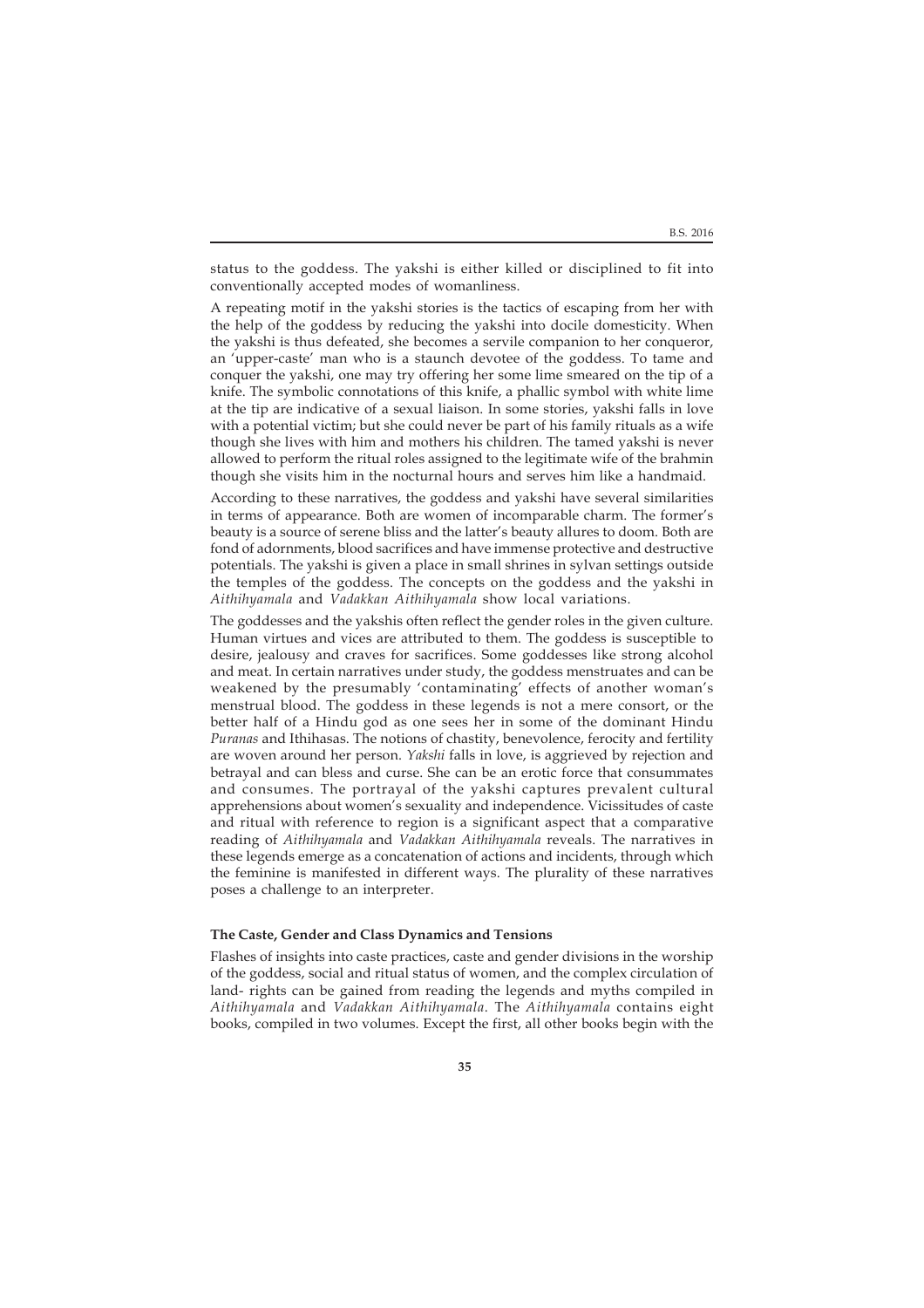#### IISUniv.J.A. Vol.5(1), 29-44 (2016)

story of a devi or goddess. In many other stories not directly about the goddess, she manifests as a benevolent mother and a powerful avenging feminine force. The habitats of these goddesses are forests, temples in sylvan settings, villages or small old towns under monarchical rule. People of different castes had their own specific roles in the worship of the goddess and the yakshi. The administration of temples was the privilege of a few 'upper castes'. The temple was a site where caste and gender hierarchies were well defined. Sometimes there had been instances of conflict when these hierarchies were challenged. Cooperation and confrontation marked the complex caste politics in the worship of the goddess and the yakshi. The priests, kings and warriors played their respective roles in the rituals and administration of the temples and shrines.

The narratives on the goddess in Sankunni's *Aithihyamala* are more in number and follow certain patterns. The divine feminine comes into being as powerful and worthy of reverence. There are many recurring motifs and incidents in these stories. The goddess might manifest in a stone that starts bleeding when a 'lowercaste' Mannan or Pulaya woman sharpens her sickle on it. But then the goddess will demand to be purified (for she is contaminated by the touch of a 'lowercaste' woman) and worshipped by a brahmin*.* Through the oracular medium or the *velichappadu*, she expresses the desire to be housed in a newly constructed temple. The temple becomes her abode where the 'lower-caste' woman who discovers her idol cannot enter. Sometimes goddess idols will be found in ponds and wells. Panachikkadu temple has a goddess in sylvan settings and she is supposed to be the goddess of knowledge, Saraswati. She could be a tribal deity appropriated into a goddess who figures in dominant mythological accounts of Hinduism. The idol of Chengannoor bhagavati is believed to be found by a *pulaya* (an untouchable caste) woman though the temple was later appropriated to dominant Hinduism by the 'upper castes'. The untouchables did not have the right to enter the temples before the temple entry proclamation of 1936 in Thiruvitamkoor. Chengannoor bhagavati is believed to menstruate and all the purity-pollution norms associated with menstruation are observed whenever the idol made of stone secretes a blood-like substance. Chengannoor bhagavati is considered to be the consort of Shiva though the names 'Parvati' or 'Uma' are seldom used to refer to her.

Another recurring plot is that the goddess accompanies her brahmin priest from the neighbouring state of Tamilnadu, enters Kerala as a refugee and usurps a temple constructed by a native king for his favourite male gods such as Aiyyappa or Subrahmanya. In mythological accounts, these male deities are associated with the lore of Shiva. Aiyyappa is the son of Shiva and Vishnu who disguises himself as a beautiful woman, Mohini. According to the local narrative, Aiyappa, the son of Hari and Hara (Vishnu and Shiva), was adopted by the Raja of Pandalam, a staunch devotee of Shiva. Subrahmanya is born from an outside-the womb-union of the energies of Shiva and Parvati. It is intriguing that the goddess (who sometimes is a manifestation of Parvati, the mythical consort of Shiva) decides to make her abode the temples constructed by a king for either Aiyappa or Subrahmanya.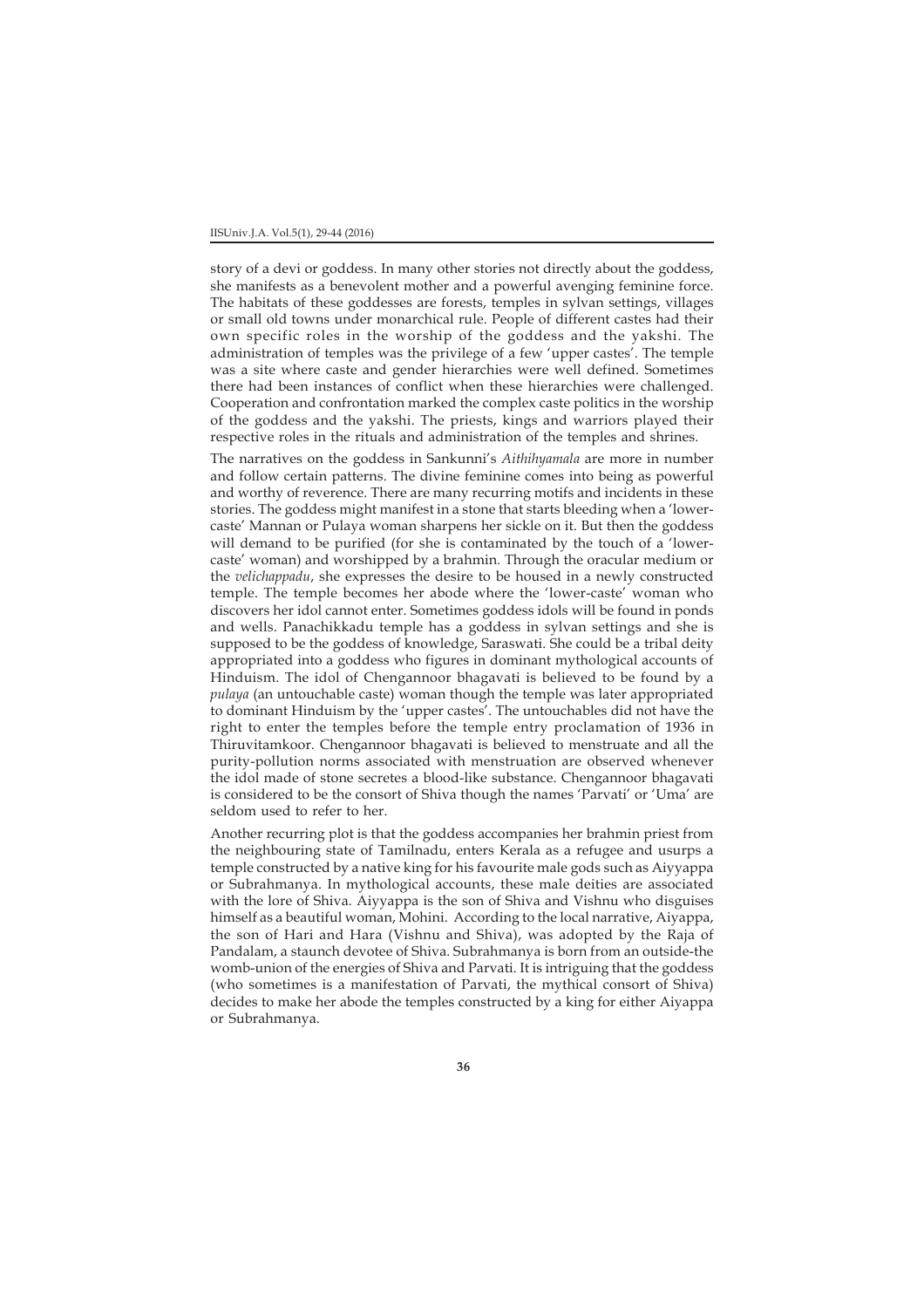The goddess communicates with the king, landlords and local community through the medium of *velichappadu*, her ritual emissary, a male belonging to a particular caste. Often she talks in the mysterious language of miracles; sometimes she is articulated through epidemics such as small pox and fever. She can be the cause of death ascending on people as a form of chastisement. Offerings, sacrificial rituals and gift of vast acres of land are needed to pacify her. The process and politics of worshipping her reflects the power and caste equations in society. In most of the temples in Sankunni's *Aithihyamala*, the brahmins are priests and priesthood had long been a male privilege. Other tasks of temple such as cleaning the premises of the temple and ritual utensils, preparing the offerings, collecting flowers for worship, making floral garlands, lighting the lamps, beating the drums and overseeing the day to day activities of the temple are performed by the *ambalavasis* (literally meaning temple-dwellers) or a group of castes considered ritually pure. Administrative and property matters are taken care of by the Nairs (warriors). In such temples, the goddess will also be a *savarna ('*upper caste'). But there are sylvan shrines or *kavukal* mentioned in both *Aithihyamala* and *Vadakkan Aithihyamala,* where the 'lower castes' worship the goddess through blood sacrifices, offering of alcohol, ritual performances and song traditions.

### **Limits of Power and Vulnerability: Women, Goddesses and Transformations**

I use the story of the encounter between Naranathu Branthan and Kali of the cremation grounds or Chudalabhadrakali to illustrate the simultaneous deviation from and similarity to dominant Hindu narratives. This story displays a degree of conformity to the elements of *sakta* cult. The former segment of the story does not have the goddess or the yakshi as characters. Still I narrate the story here fully to exemplify how Hindu epics, segments from puranas and mythological texts are woven into some local stories. The story of Naranathu Bhranthan is part of the famous *aithihya*, *Parayi Pettu Panthirukulam*, or the story of a *parayi* (a 'lower-caste' *paraya* woman) who is the mother of twelve kulas or clans representing caste identities. Some background information about *Parayipettu Panthirukulam* myth that branches out into several narratives will give some useful clues about caste practices and status of women. This narrative web exemplifies how mythology and legends in Kerala often take off and extend the plots of puranas and other dominant Sanskrit narratives. I narrate the story of *Parayipettu Panthirukulam* to illustrate how women turn into goddesses and how a limit of power is indicated in the case of goddess, in this story Kali. In the *Aithihyamala* text, this story is central to many other narratives that sprout from it. *Parayipettu Panthirukulam* is hence a major mythological account that would provide an entry point into the mythic-narrative-ritual tradition in Kerala. In the story, the brahmin Vararuchi, a favourite courtier of the emperor Vikramaditya of Ujjain (who also figures in Sanskrit accounts about Kalidasa, believed to be another courtier of the emperor) wanders in search of the answer to his master's question, "which is the greatest *sloka* (verse) in *Ramayana*?" He overhears the conversation of forest nymphs and finds a clue for the answer.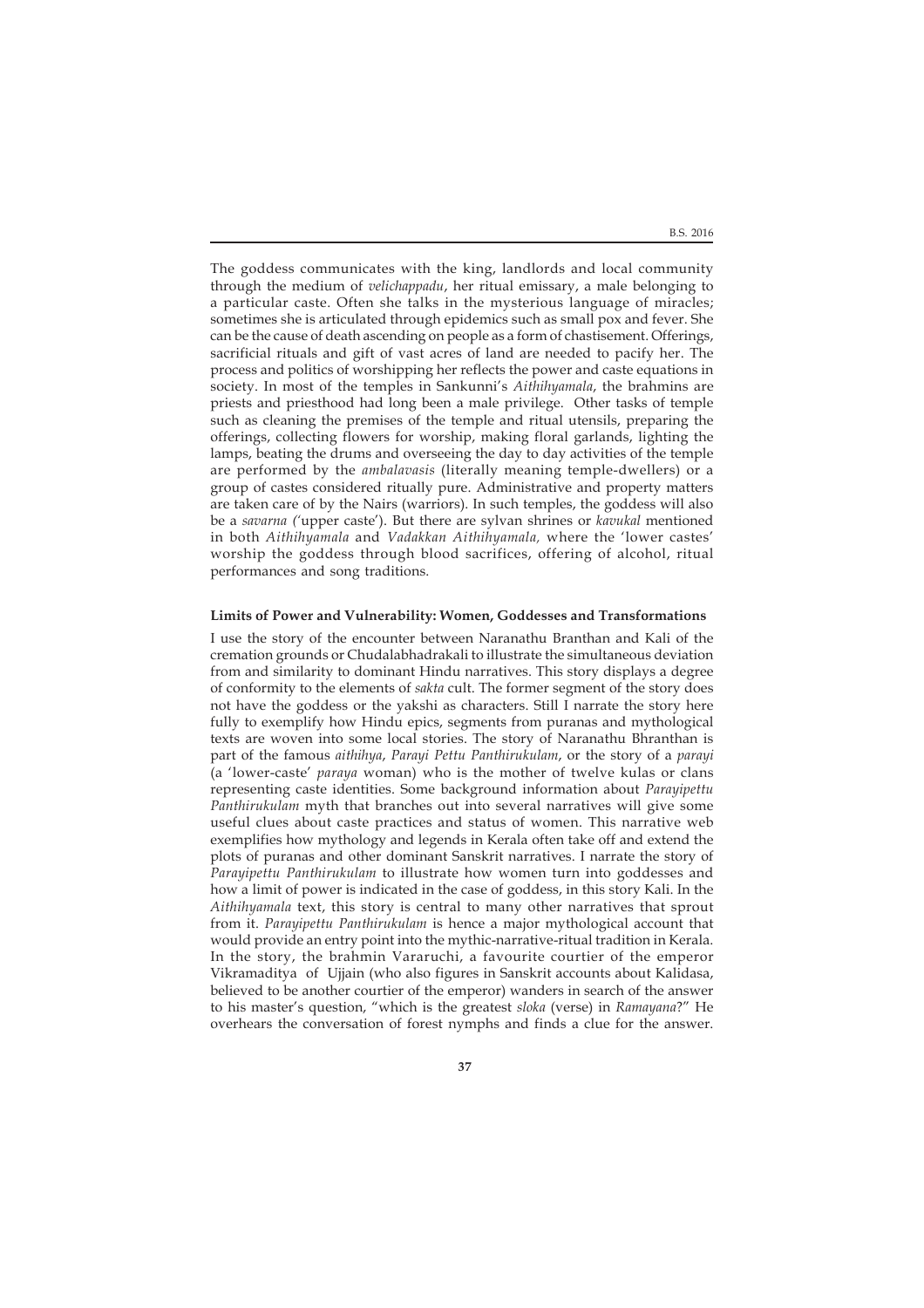#### IISUniv.J.A. Vol.5(1), 29-44 (2016)

This fragment of the story is part of some Sanskrit narratives. But the latter part is juxtaposition and amalgamation of a local story into this narrative. We see several familiar motifs from different narrative traditions in this story. The plot extends as Vararuchi comes to the banks of the river Nila (now known as Bharatapuzha) in Kerala in search of the answer and finds it there; but is terrified by the prophecy by forest nymphs that a sudra ('lower-caste') child who is born on that day to a couple living in a nearby village will be his spouse. Using the power of the emperor who is his patron, Vararuchi plans the destruction of the child. The infant is sent floating on the river with a burning torch stuck to her head by her parents who are told by the young brahmin that she will spell doom for them and the empire. This story suggests how a brahmin horrified by the thought of marrying a 'lower-caste' woman would not even hesitate to get his 'abominable' future wife killed in infancy. But his plans did not work as a childless brahmin couple finds the floating infant and adopts her. Vararuchi on visiting this brahmin family in the course of his wanderings after sixteen years is impressed by the wisdom of the young adopted daughter and marries her. He realizes that this is the same *paraya* child by touching the scar left by the torch on her head while caressing her. The brahmin couple admits that their daughter is a foundling. Vararuchi does not leave his wife, the *paraya* infant grown into a brahmin woman. He even has children by her as she accompanies him in his endless wanderings. But as soon as each child is born, Vararuchi asks his wife whether it has a mouth. As soon as the answer in the affirmative comes, he instructs her to abandon the child for the divinity that has given the baby a mouth will fill it with food also. The *parayi*, being a *pativrata* (devout wife) does what she is told. The first eleven abandoned children were adopted by couples belonging to different castes. On the birth of the twelfth child, the wife tells a lie that he does not have a mouth, hoping to keep her son with her. She realizes with utter horror that, being a *pativrata*, the falsehood uttered by her has become true. The mouthless child becomes so heavy that the mother is not able to lift it. The twelfth child is installed on a hillock and named Vayillakunnilappan (a mouthless god dwelling on a hillock). Eventually people start worshipping him and he turns into a local deity. This segment further extends to narrate the fates of each of the children after they had been adopted by people of different castes and clans. This story gives a fairly good picture of the caste system, untouchability, norms of marriage between castes, temple management and the roles of each caste in it. The *parayi* is revered as a goddess because of her chasity. This story generates several other narratives in *Aithihyamala*: each child has a story of her/ his own, besides many clan legends revolving around their persona.

Kottarathil Sankunni in a story that depicts the limits of power and vulnerability of the Goddess Bhadrakali follows the life of Naranathu Bhranthan, or the madman of Naranathu who is one of the children of Vararuchi and the *parayi*. We see how a myth branches out into a plethora of narratives based on the personae in the original myth. In the story developed around Naranathu Bhranthan, he is a mendicant, a person similar to Sisyphus who repeatedly rolls a massive stone uphill during the day and laughs aloud as he lets it go. At night,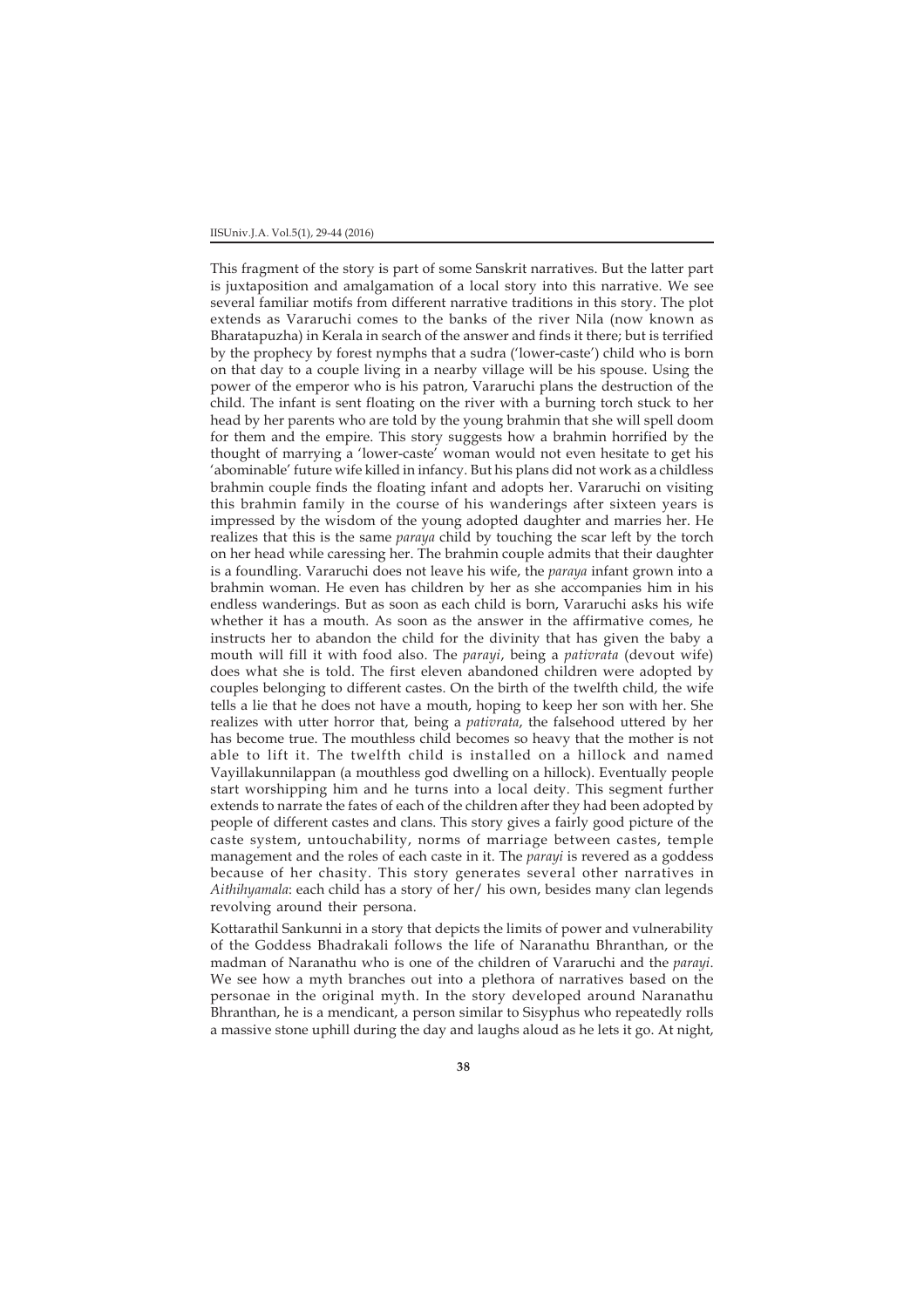he frequents the cremation ground to gain insights about the absurdity of life and death. Bhadrakali who is part of many dominant Hindu narratives has the same cremation ground as her dwelling and dancing place. She arrives there with her companions to celebrate and rejoice. Naranathu Bhranthan confronts Bhadrakali who offers to grant his wish. Though she could predict the day of his death, Bhadrakali was unable to change it even slightly. Naranathu Bhranthan asks her to cure the elephantiasis on his left leg and make his right leg affected by the same disease. This story traces the curious link of *sakta* cult with magic and magic rituals associated with the cremation grounds. The story also suggests that the power of the goddess is not absolute. She is not the one who can control life and death though minor miracles are possible.

The goddesses in some of *Aithihyamala* stories lavish their blessings on their devotees and endow them with miraculous prowess. Goddesses in certain stories keep evil forces under control. But they are vulnerable, sometimes homeless women seeking the asylum of a temple, and cannot alter destinies. Many of them, like the *parayi*, are women who have suffered in life and remained chaste despite temptations, eventually turning into divinities. They have feelings of fear, anger, sorrow and ecstasy. As exemplified in this part of the paper, their stories are connected to or grow out of stories from well-known Sanskrit narrative traditions while a medley of novel and unique narrative segments are incorporated to enrich these stories.

# **The Caste Politics in the Right to Worship**

The supremacy and monopoly of brahmins in the worship of the goddess is emphasized in many stories, though not all stories in *Aithihyamala* support this view. The story of Kakkassery Bhattathiri who believed that if one worships the goddess devoutly, even the Brahma or the Supreme Being would be subservient to the devotee, the story of Muttassu Nambutiri who stealthily ate the *Thrimadhuram* (sacred sweet offering) of the goddess Mookambika and achieved peerless scholarship, and the story of Puliyampilly Nambutiri who performed rituals according to the *sakta* tradition, using alcohol and meat which are forbidden to brahmins illustrate how the goddess protects her brahmin devotees from all evils and ire of the monarch and grants their wishes. The Brahmin protagonists of these three stories are represented as having privileged access to the benevolence of the goddess. Thevalassery Nambi's story is about the devotion of an 'upper-caste' male to the goddess according to the *sakta* tradition and his power to evict a *badha* or possession by an evil spirit or malevolent demigod on human body. According to *Aithihyamala* worshippers of the goddess become immune to *badha* or possession by demons or evil deities. Kalloor Nambutirippad also gets unique powers through the worship of the goddess and she interacts with him at a personal level. He can see her and talk to her. The story of Pallippurathu Kavu is based on the miraculous cures and eviction of *badhas* possible to brahmin worshippers*.*

The story of Kumaranellur Bhagavati illustrates the benevolence of the goddess to a brahmin devotee. According to the story, Kumaranellur Bhagavati was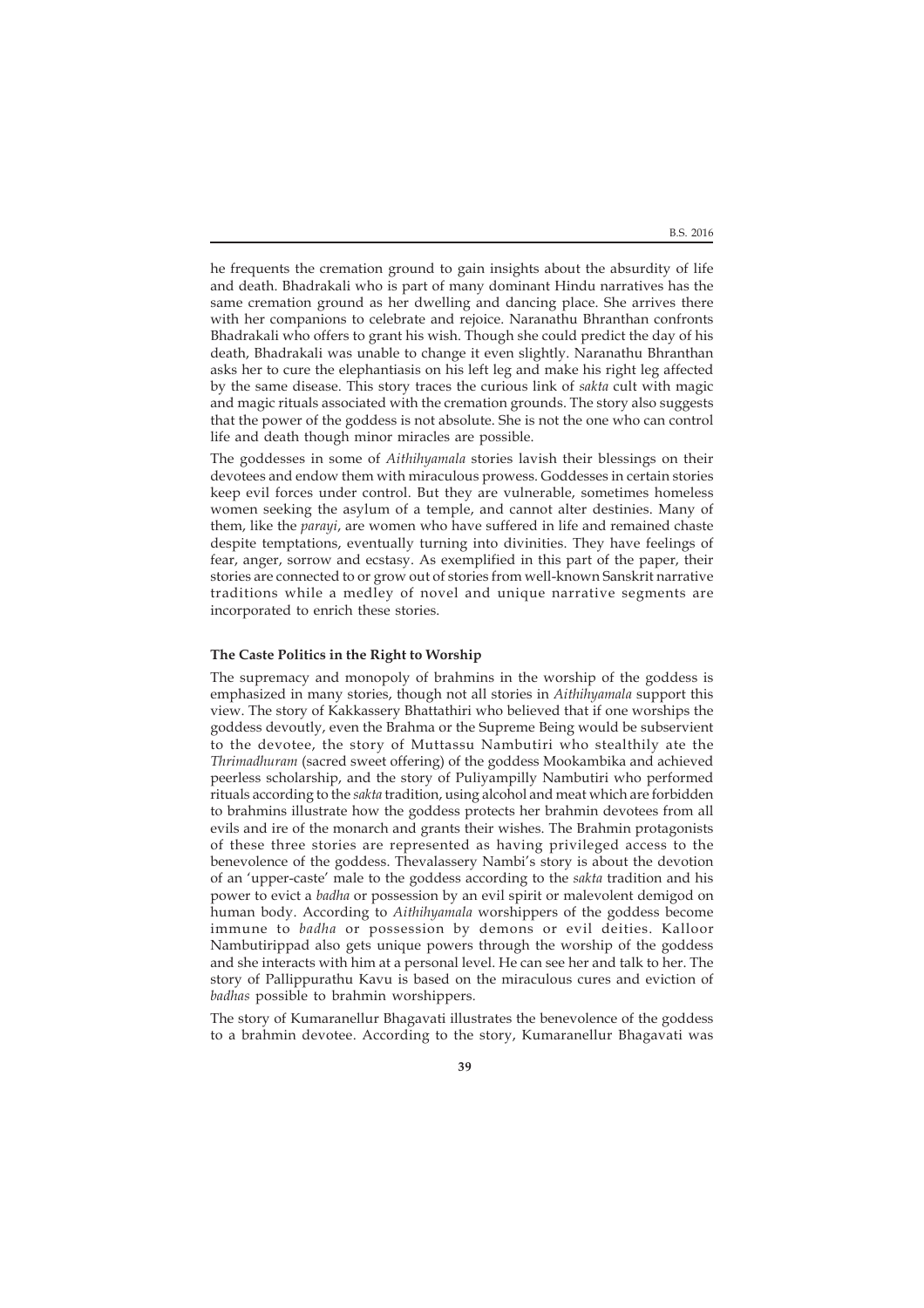#### IISUniv.J.A. Vol.5(1), 29-44 (2016)

Madurai Minakshi (a famous south Indian goddess and the presiding deity of the Meenakshi temple in Madurai, Tamilnadu) who follows her fleeing brahmin priest. The priest was falsely accused of thieving the diamond nose-stud of the goddess idol. From the Pandya Kingdom, the goddess reaches the realm under the reign of Cheraman Perumal and usurps a temple constructed for the god Subrahmanya (Kumara). An idol is found in a well and she is installed in it. In the story, the goddess performs miracles to convince the king and in turn receives land and other kinds of wealth. The gifting of lands to temples was a common practice of kshatriya kings. There are many stories of miracles and punishments woven around such generous donations by kshatriya rulers to the goddesses' brahmin priests.

Most of the devi stories are associated with temples. The story of Cherthala Bhagavati, the reigning goddess of the Cherthala temple which is located in a place known as Cherthala is often narrated as an origin myth of the place. The word in Malayalam for mud is *cher* and head is *thala;* hence the name of the place and the deity means 'the muddy head'. Her story goes like this: Vilvamangalathu Swami, a brahmin catches hold of seven divine virgins and installs them as goddesses in temples at different locations. The mention of Saptakumaris (Saptakanyas or seven virgins) and Saptamatrikas are found in Sanskrit *sakta* texts such as *Devi Mahatmyam* and *Lalitasahasranamam* (which is believed to be part of *Markandeya Purana*). Then the story adds a narrative component that gives it a local flavor. The seventh one among the virgins tries to escape into a pond filled with mud. The sage, peeved by her resistance against becoming embodied in an idol, uses an obscene word (meaning a slut) to address her, pulls her out of mud and installs her as the divine feminine without even cleaning the mud that is smeared on her head. The story of the goddess becomes the origin myth of the place as well. She becomes a *gramadevata* or a village goddess of the region.

In certain legends about the temple, one can see a curious allusion to certain historical events. For example, the Kollam Vishaarikkavu's *aithihya* is linked with the attack of Tipu Sultan and the miraculous apparition of the goddess in the Sultan's presence. It is said that after the miracle, the Muslim sultan repented, performed penance, and made generous donations for the temple.

Martyrs and Maidens Turned Into Goddesses: The Roles of Religion and Ritual

There are goddesses of disease and cure like Kodungalloor Vasoorimala (a goddess of small pox installed in the devi temple of Kodungalloor). They communicate through *velichappadu* or a ritual emissary. Kodungalloor Bhagavati, the main deity of the temple is believed to be Kannaki, the protagonist of *Cilappathikaram*, a samgha text by the sage Thiruvalluvar. Kannaki was is chaste woman, a *pativrata*, who proves the innocence of her husband falsely accused of theft and killed by the king. Kannaki metamorphoses into a powerful goddess after taking revenge on the king who had turned her into a widow. The rituals in the temple use several sacrificial rites. Songs in obscene language are sung in order to please the goddess. These songs used in the worship of this chaste goddess are, paradoxically, overtly sexual. Women do not have any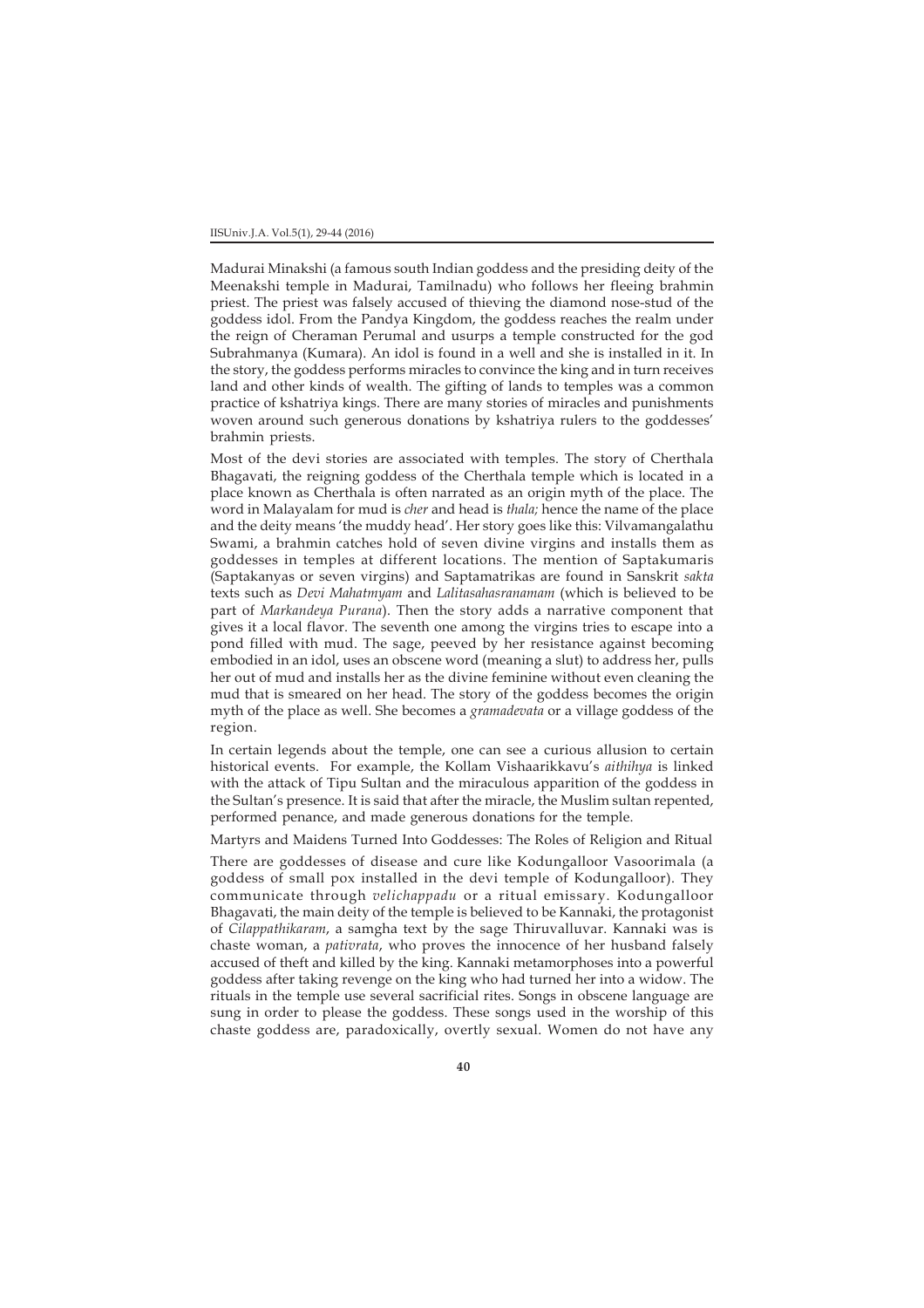B.S. 2016

significant role in the worship of the goddess or in her rituals. The priests who have access to the sanctum sanctorum will be male, the *velichappadu* is usually male and women have only minor roles in temple management.

The recurring manifestations of the sacred feminine in *Vadakkan Aithihyamala* are Muchilottamma and Annapoorna. One story about Muchilottamma traces the origin of the goddess to a scholarly brahmin virgin who was misunderstood to be unchaste when in a scholarly debate she answered the question on the most enjoyable pleasure as the one derived from *rati* or intercourse. After committing herself to the sacrificial fire, the girl gets transformed into a powerful goddess. This narrative indicates the prevalent insecurity and fear surrounding women's intelligence and free expression of her sexuality. There are several temples dedicated to this goddess and many are the rituals associated with her worship in which different castes are represented through ritual roles. Kanjangadu Muchilottu Bhagavati temple is associated with the story of a Muslim, Kalyal Ali, who offers water to a Nair during the latter's penance. The devi manifests under a banyan tree in the Muslim's house and the Nair initiates the construction of a temple. According to Vanidasan, the descendents of Ali still play a major role in the *theyyam* (a ritual theatre depicting the stories and feats of the goddess; performers are usually men) performance of the temple. In most of the stories on Muchilottu Bhagavati, a man of vaniya (oil-manufacturer) caste appears as a major figure.

Another prominent village deity who has many temples in north Kerala is Makkam Bhagavati. Makkam Bhagavati was a devout woman who was cheated by her sisters-in-law. The jealous wives of Makkam's brothers plotted against her and produced false evidence against her. By making Makkam's brothers believe that their sister was unchaste, the sisters-in-law could engineer her murder. On being killed by her siblings, Makkam turns into a powerful goddess, for whom there are unique local rituals. As I had mentioned in the beginning of the paper, these stories exemplify how the stories of *gramadevata* or village goddesses are somewhat immune to the project of Hinduization and sublimation though there are occasional porous spots in the narratives.

There are several such textual and performative examples for this narrative phenomenon. In another story, Kunju Neeli a *pulaya* woman, on rejecting the 'upper-caste' men who wanted to have secret illicit relationship with her, was accused of being immoral. After her sacrifice by her father to the *maladaivam* or hill deity she gets transformed into Neeliyamma, a village goddess. The stories of the sacred feminine and the rituals like *theyyam*, *kalamezhuthu* and *mudiyettu* are complexly interlinked in Kerala, especially in the northern region. *Kalamezhuthu* or drawing of the *kalam*, a sacred image or pattern depicting the goddess has a narrative song tradition linked to it. This *kalam* will often be erased by the *velichappadu* or the ritual emissary of the goddess, who performs certain dance or martial-art like movements and makes supposedly prophetic statements standing on the *kalam*. Similarly, *mudiyettu,* or a ritual that combines drawing the image of the goddess with natural colour powders on the floor and singing and performing the story of the killing of a demon, brings together the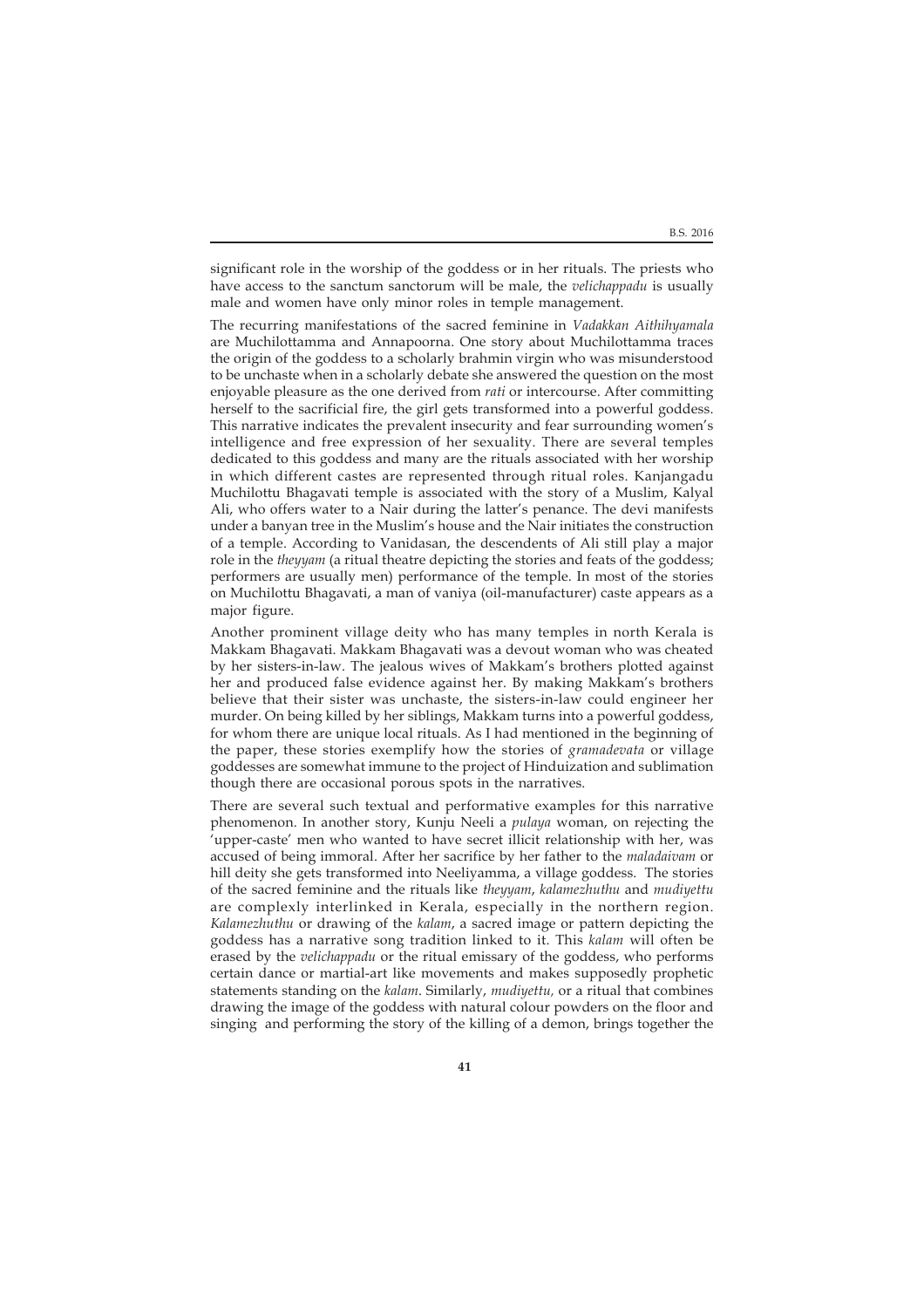narrative and performance traditions and art forms such as dance, drama, vocal and instrumental music and painting.

Another ritual performance that is interwoven with the narratives of *gramadevatas* is *theyyam*. The *theyyams* of Alichamundi and Bhagavati are believed to be the manifestations of Ali, a muslim youth killed by Nangakkutty, a beautiful Nair woman raped by him. After murdering Ali, she commits suicide and in order to pacify the ghosts, the performance of these *theyyams* is believed to have started. Behind each *theyyam*, there are stories mostly of martyrdom and revenge. In the story, "Theekkuzhichalil Ninnoru Bhagavati" (A goddess from the furrow of fire), Mohini (Vishnu disguised as a woman to fool the *asuras*), a character from *Bhagavata Purana,* after being cursed by goddess Parvati for being her husband Shiva's mistress seeks abode on a palm tree. The story takes off from *Bhagavata Purana* and continues. Mistaking Mohini to be a yakshi, a Nair cuts the *karimpana* or palm tree and the goddesss, now named Muchilamkodu Bhagavati demands for a temple and *theyyam* ritual.

 The story of Arayangadichi devi depicts her as an evil and revengeful spirit who was locked inside a nail stuck on a tree by a Nambutiri or Kerala brahmin. She is different from the goddesses in other myths as her traits are menacing and murderous. This story in many ways resembles the yakshi stories in which the yakshi is prevented from harming people by a nail that locks her on a tree. Ariyangadichi devi was punished by the brahmin for eating up his servant. On being released by a cowherd, she had to be given a temple and *theyyam* to pacify her. In another story, Durga enters the body of a princess in the land of Aryans and demands the king to send her to south India in a ship. She is installed as Chuzhali Bhagavati (cyclone goddess) because as a cyclone, she pushed the ship to the right shore. Annapoorna also come to the shores of Malabar sailing in a ship from Kashi responding to the pleas of Kolathiri, the monarch of the region. According to the myth, three brahmin women accompanied Annapoorna with lamps, Buddhists and Jews were sailors and the captain of the ship was a Muslim. The goddess was received by Nairs when she reaches Aayiramthengu (shore of a thousand coconut trees) in the Malabar Coast. The myth has several versions. In one of the versions, Krishna, a manifestation of the Hindu deity, Vishnu, also accompanies Annapoorna. Annapoorna's traits are similar to the characteristics of Lakshmi, the spouse of Vishnu. There are many stories about the miracles performed by Annapoorna and she is believed to be the goddess of prosperity and abundance. 'Annam' in Malayalam means food and 'poornam' indicates fullness. Like Kumaranellur Bhagavati in Sankunni's *Aithihyamala*, Annapoorna also comes from a distant land and makes the region her home by making demands for land and a temple for her abode.

The stories of the goddess and the yakshi in both the *Aithihyamala* texts give glimpses of the society, customs, and modalities of temple administration. We also get certain clues about the social distribution of land and wealth and caste and gender roles in erstwhile Kerala. The sense of the past is internalized not always through formal history, but by means of mythology, legends, popular beliefs, customs and rituals. Thus, these legends and myths can be read along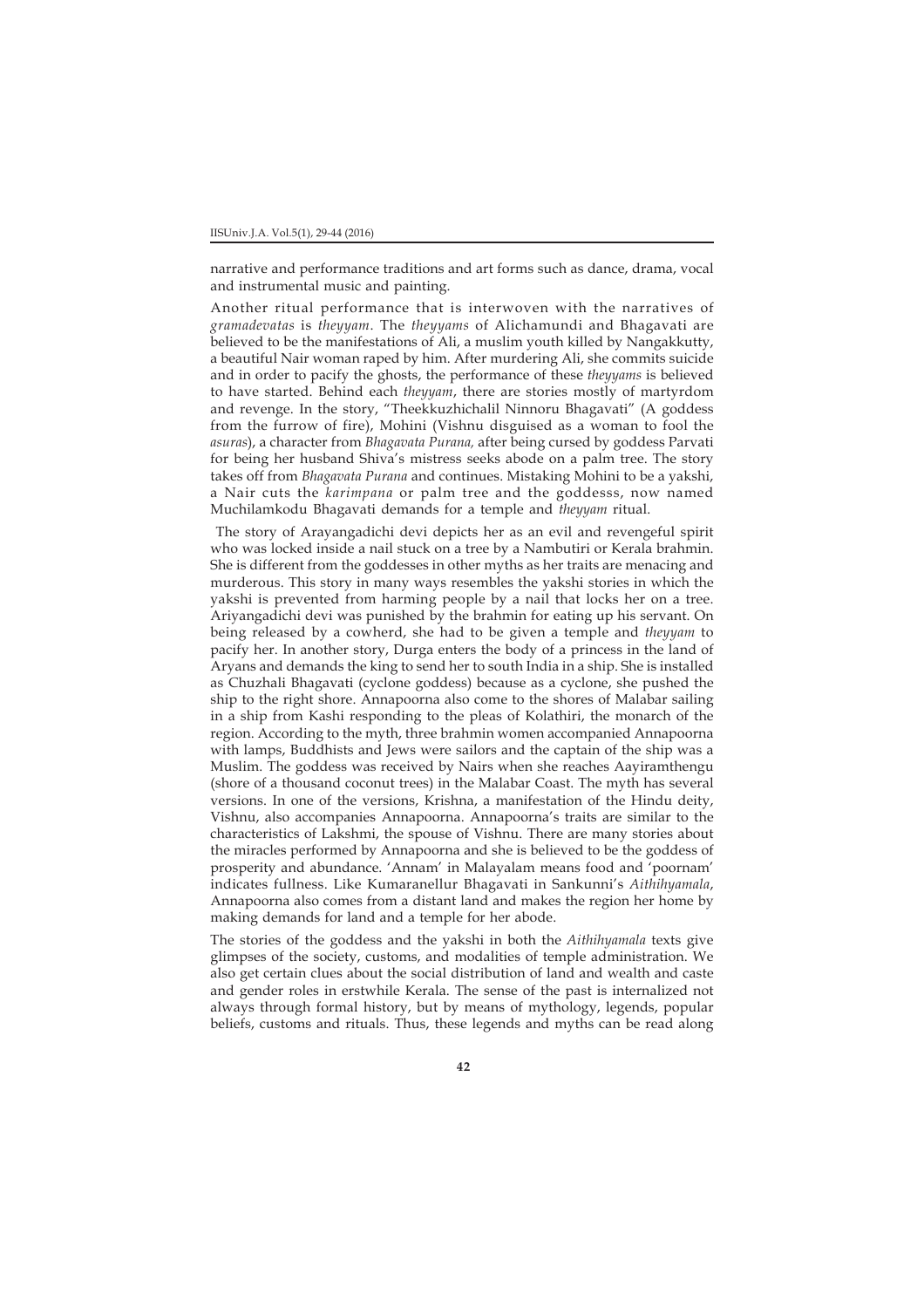with history as attempts to capture an indeterminable period of time, actual or imagined, as lived experience and fantasy. At the same time one has to resist the tendency of reading myths and legends as 'authentic' versions of history. Myths and legends do not replace or substitute for history, but often supplement history with alternative likelihoods. Mythology at times is primeval attempts for capturing memory, history and life-worlds of a people. Mythical accounts from a region derive segments of narratives and characters from other mythical and ritual traditions. An aura of fantasy and imagination envelops ordinary events and people in mythology. One cannot dismiss the possibility that myths are created through combined processes of recollection, performance, collective or individual imagination and observation of everyday lives. Moreover, the domains of myths are dialogic. Dialogues happen across time and space in these stories made porous through repeated narration and boundless circulation. The authorship and voices in the myth cannot be treated as monologic, singular or bound to a particular spatio-temporality. This reading was also an attempt map the levels of difference between myth and history. It looked into many-sided and multi-dimensional divisions in terms of region, religion, caste and gender as depicted in *Aithihyamala* and *Vadakkan Aithihyamala*.

# **Endnotes**

- 1 Kottarathil Sankunni started writing a series about the legends and myths in Kerala in Malayala Manorama and Bhashaposhini, following the suggestion of Kandathil Varghese Mappila, the Founder and managing editor of these popular and prestigious publications. Due to the untimely death of Varghese Mappila, Manorama did not bring out the narratives as a textual compilation. Mangalodayam Private Press published the text during 1909-1934 in 8 volumes. Later, these 8 volumes were put together in two volumes by Kottarathil Sankunni Smaraka Samiti (Kottarathil Sankunni Memorial Committee)
- 2 Vadakkan Aithihyamala is a compilation of short mythical accounts and legends about people, temples, practices, religion and communal matters in Malabar or the northern region in Kerala. It focuses on the socio-ritual aspects of myths along with the narrative component. The text discusses in detail about theyyam (a ritual art) and other similar art forms that involve music, performance, martial arts and painting.
- 3 Heinrich von Stietencron, Hindu Myth, Hindu History: Religion, Art and Politics (Delhi: Permanent Black, 2005), p. 115.Stietencron, Heinrich von. Hindu Myth, Hindu History: Religion, Art and Politics. Delhi: Permanent Black, 2005. Print.

# **References**

Campbell, Joseph. *The Mythic Dimension: Selected Essays [1959-1987].* Novato: New World Library, 1997. Print.